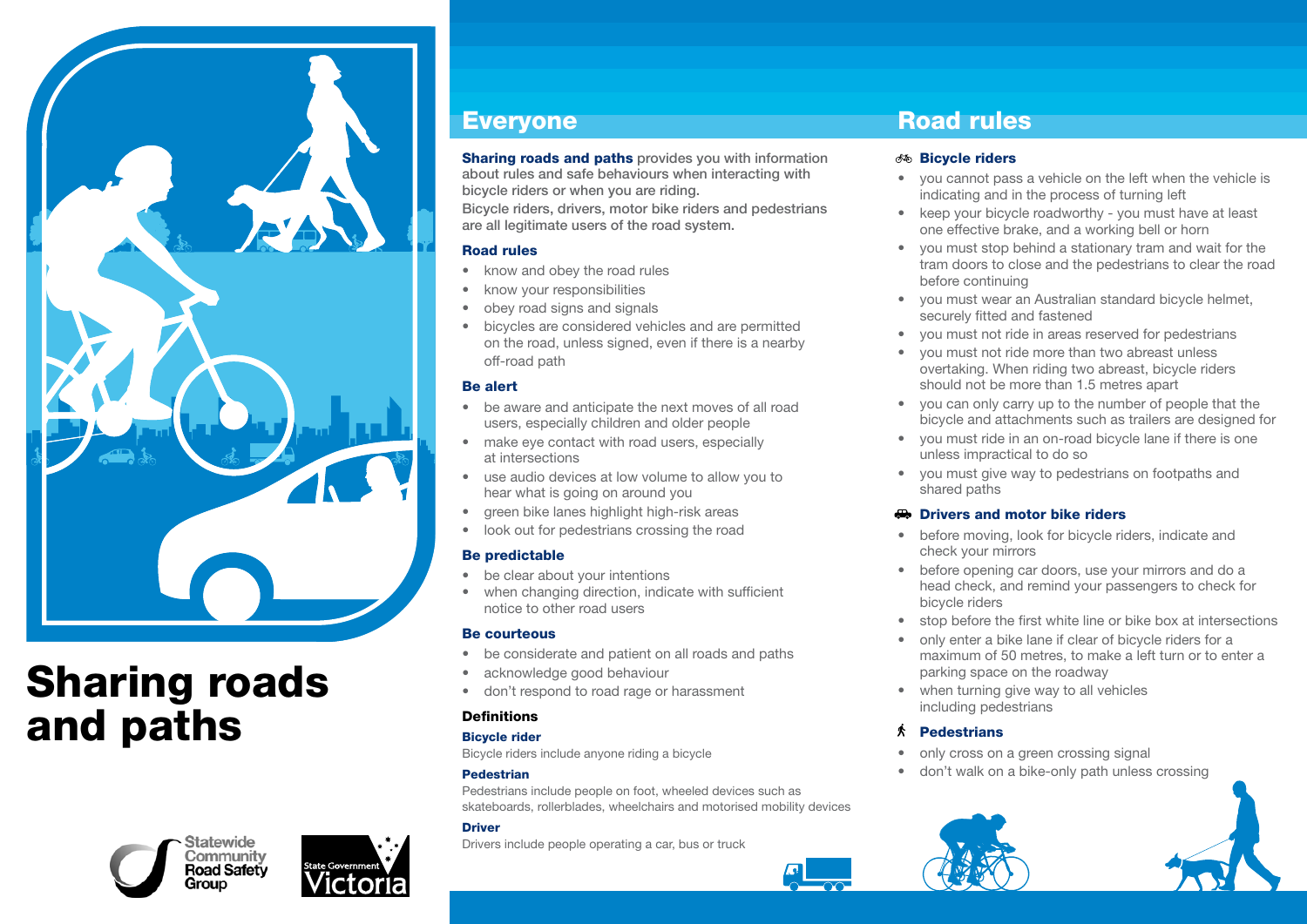### Be alert

#### *M* Bicycle riders

- ride with caution passed parked cars
- be aware of opening car doors
- ride outside the car door zone when safe to do so
- don't ride in a driver's blind spot, make sure the driver can see you
- watch for hazards and obstacles on the road, such as potholes and grates
- cross tram tracks at right angles
- look for vehicles, motor bikes and pedestrians entering and exiting driveways and laneways

#### **A** Drivers and motor bike riders

- expect to see bicycle riders on all roads in all areas
- leave at least one metre when overtaking bicycle riders more if travelling over 60km/h
- look for bicycle riders' hand signals, so you are aware of their intentions
- look for bicycle riders turning right from the left lane at a roundabout
- watch for pedestrians and bicycle riders when leaving or entering a driveway

#### $\hat{\mathbf{A}}$  Pedestrians

- look and listen for bicycle riders and other road users when crossing roads or paths
- expect to see bicycle riders on shared paths and footpaths

### Be predictable

#### Bicycle riders

- don't move in and out of traffic maintain a straight line
- use clear hand signals when changing lanes and turning

#### Drivers and motor bike riders

- provide sufficient notice to other road users when changing lanes
- avoid sudden lane changes

#### 术 **Pedestrians**

• look out for bicycle riders and don't make sudden moves across their path

# Safe speeds

#### **Bicycle riders**

• manage your speed so you can slow or stop safely

#### **Drivers and motor bike riders**

- leave plenty of space when turning in front of bicycle riders
- when overtaking a bicycle rider, slow down and allow a space of at least one metre
- manage your speed so you can slow or stop safely

#### $\hat{\mathbf{A}}$  Pedestrians

- look for bicycle riders as they can travel faster than cars in busy traffic
- watch for bicycle riders when walking through queues of stopped vehicles

### Be courteous

#### *M* Bicycle riders

- use your bell, or voice when approaching pedestrians and other bicycle riders
- ride at appropriate speeds when using a shared path or footpath
- slow down when overtaking pedestrians
- when riding in a group in busy traffic, or on narrow roads, consider riding in single file to allow vehicles to overtake safely
- be considerate about where you park your bicycle so you are not obstructing footpaths, pedestrians, wheelchairs or mobility scooter access

#### **A. Drivers and motor bike riders**

- wait behind bicycle riders at intersections, the same as you do for other vehicles
- • don't sound your horn unnecessarily around bicycle riders
- give bicycle riders time to ride off when traffic lights turn green
- give bicycle riders space when sharing the road as sometimes they need to ride out of a lane to avoid a hazard or obstacle
- park your vehicle so it does not obstruct bicycle riders, pedestrians, bike lanes or the path

### $\hat{\mathbf{A}}$  Pedestrians

- when you hear or see bicycle riders, keep left to allow them to pass safely
- move off the path if you want to stop
- encourage children to keep left when sharing paths
- keep dog(s) on a short leash to your left on a shared path

### Footpaths and bicycle riders Who can ride on them?

- children aged 11 years and younger and accompanying adults
- a bicycle rider with a medical exemption